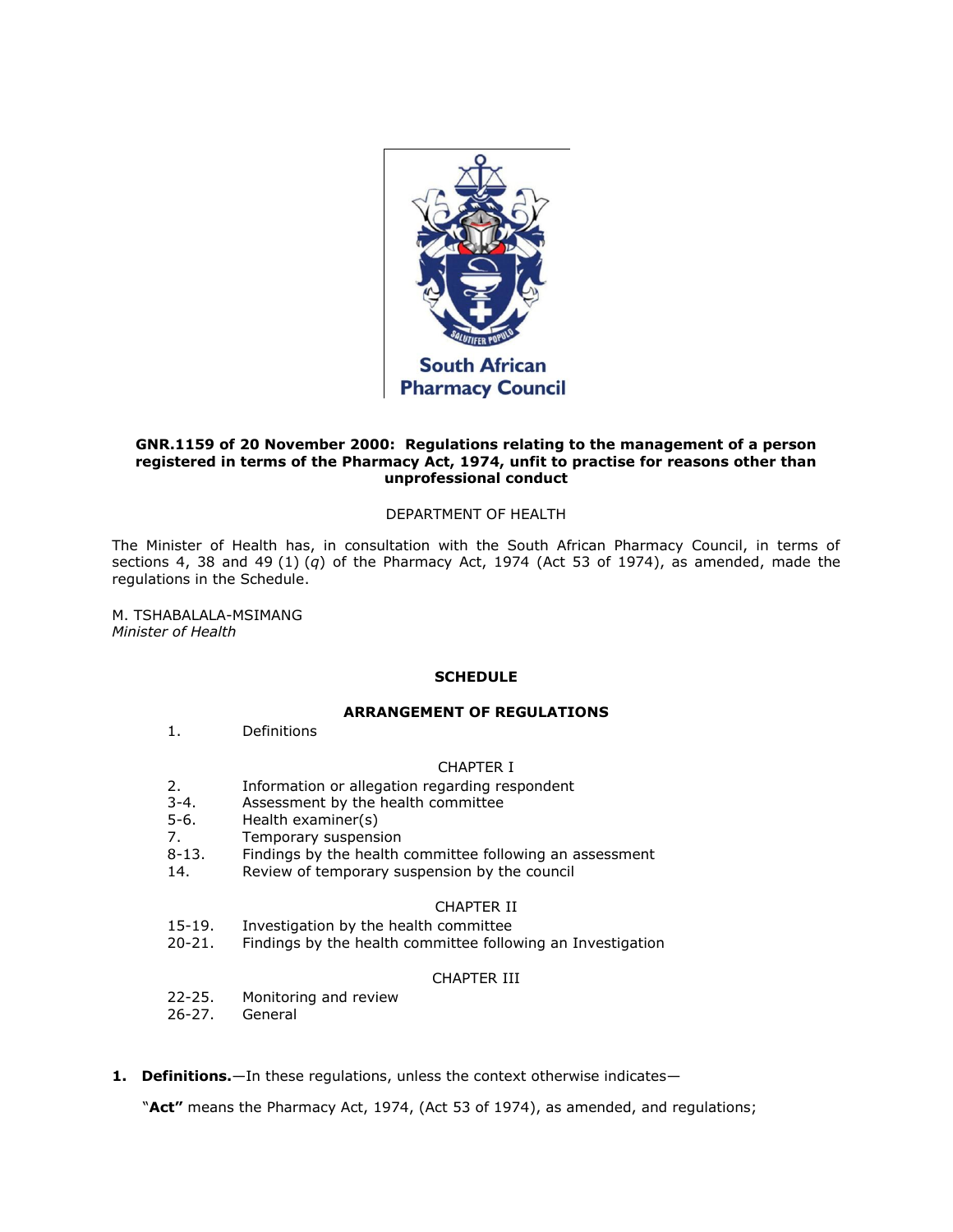**"assessment"** means the voluntary informal process to establish whether a person registered in terms of the Act is unfit to practise as defined in these regulations;

**"assessor"** means the person appointed by the registrar to advise the health committee on any relevant clinical matter;

**"chairperson"** means the chairperson of the health committee;

**"health committee"** means a committee appointed by the council in terms of [section 4](http://www.mylexisnexis.co.za/nxt/gateway.dll/jilc/kilc/xjsg/zmsg/0msg/m14h#f) (*o*) of the Act to investigate in terms of these regulations whether a respondent is unfit to practise;

**"committee of preliminary investigation"** means a committee appointed in terms of [section](http://www.mylexisnexis.co.za/nxt/gateway.dll/jilc/kilc/xjsg/zmsg/0msg/m14h#f)  [4](http://www.mylexisnexis.co.za/nxt/gateway.dll/jilc/kilc/xjsg/zmsg/0msg/m14h#f) (*o*) of the Act to investigate complaints against persons registered in terms of the Act;

**"direct personal supervision"** means guidance and support by a pharmacist, whilst physically present in a pharmacy;

**"health examiner"** means a practitioner registered in terms of the Health Professions Act, 1974 (Act [56 of 1974\)](http://www.mylexisnexis.co.za/nxt/gateway.dll/jilc/kilc/zhrg/i91ha/ae2ha#0), appointed by the chairperson or the health committee to examine the respondent and to report to the chairperson or the health committee whether a respondent is unfit to practise in terms of the Act;.

**"investigation"** means the formal process conducted by the health committee in terms of [Chapter II](http://www.mylexisnexis.co.za/nxt/gateway.dll/jilc/kilc/xjsg/zmsg/cnsg/6ok2a/trk2a#3a6) of these regulations to establish whether a respondent is unfit to practise;

**"management reports"** means the reports compiled by a supervisor or therapist in respect of a respondent;

**"practise"** means to perform one or more or all of the acts specially pertaining to the scope of practice of a respondent;

**"register"** means a register established and kept by the registrar in terms of [section 14](http://www.mylexisnexis.co.za/nxt/gateway.dll/jilc/kilc/xjsg/zmsg/0msg/614h#0) of the Act;

**"respondent"** means a natural person registered in terms of the Act in respect of whom information or an allegation that such a person is or may be unfit to practise has been received by the registrar;

**"supervisor"** means a pharmacist or another person approved and appointed by the health committee to supervise and report to the health committee in terms of these regulations regarding a respondent who was found to be unfit to practise;

**"therapist"** means a medical practitioner or another professional person who holds appropriate registration, nominated by a respondent and approved by the chairperson or the health committee to take responsibility for his or her treatment and to submit the required reports thereon and on his or her ability to practise in terms of the Act to the chairperson or the health committee;

**"unfit to practise"** means incapable, incompetent, or unsuitable—

- (*a*) to be registered in terms of the Act; or
- (*b*) to perform acts forming part of the scope of practice of his or her category of registration,

as a result of a physical or mental condition and **"fit to practise"** has the opposite meaning.

## **CHAPTER I**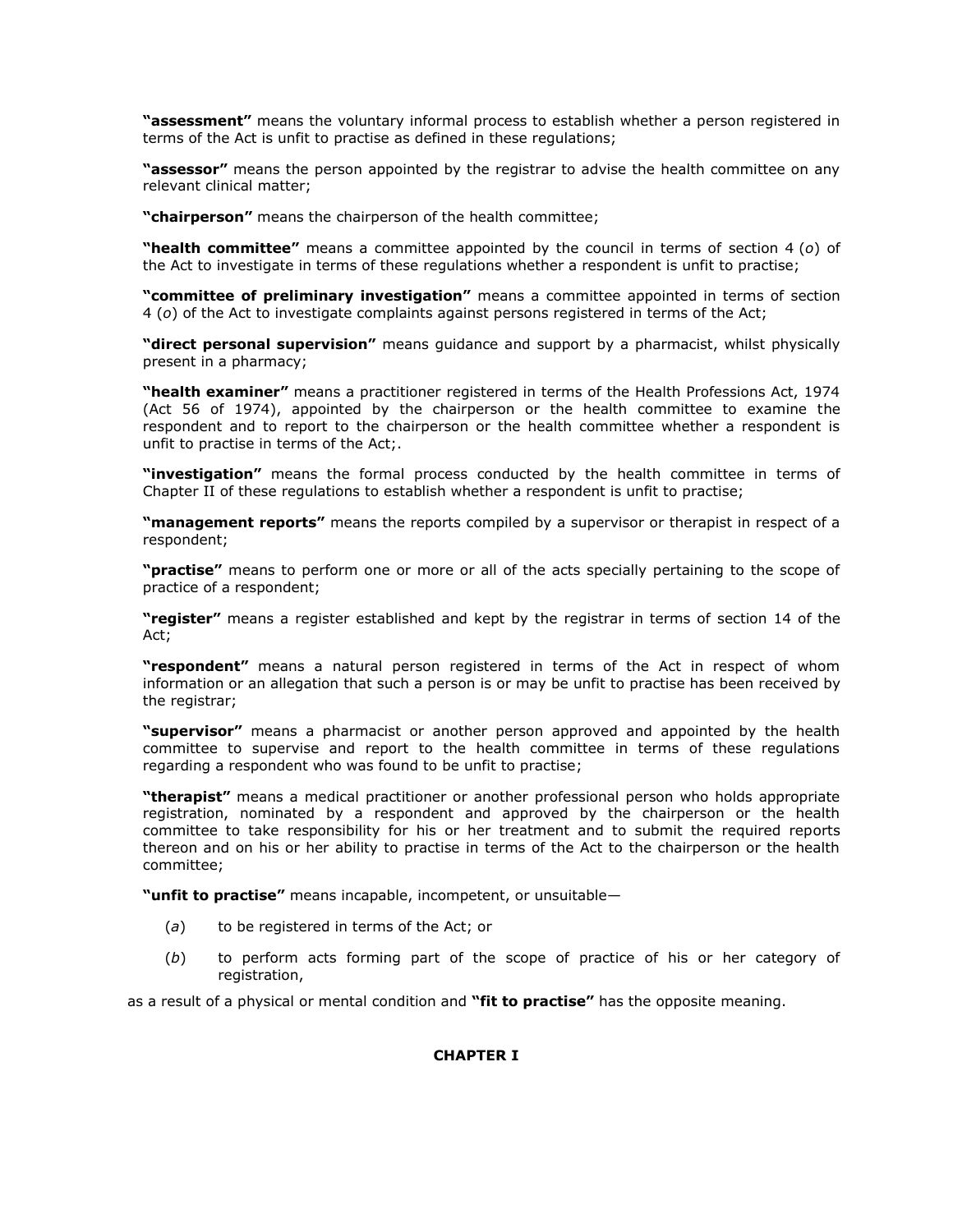## **2. Information or allegation regarding respondent.**—

- (1) Where information or an allegation is received by the registrar that a person registered in terms of the Act may be unfit to practise, the registrar must—
	- (*a*) submit such information to the health committee at its next meeting; or
	- (*b*) submit such information to the chairperson of the health committee during intervals between meetings of the health committee where the urgency of the matter requires immediate action.
	- (2) On receipt of the information referred to in [subregulation \(1\),](http://www.mylexisnexis.co.za/nxt/gateway.dll/jilc/kilc/xjsg/zmsg/cnsg/6ok2a/trk2a/vrk2a?f=templates$fn=document-frame.htm$3.0$q=$x=$nc=4039#3an) the chairperson or the health committee may cause such inquiries to be made in relation to the matter as is deemed necessary and, if needed, request the respondent to agree to mutually acceptable arrangements pending an assessment in terms of these regulations.

**3. Assessment by the health committee.**—Unless it appears to the chairperson or the health committee that the matter need not proceed further, the registrar must be directed to write to the respondent—

- (1) notifying the respondent that information had been received which alleges that he or she may be unfit to practise in terms of the Act;
- (2) requesting the respondent to voluntarily submit to examination by a health examiner(s): provided that if the information received by the registrar includes reports from one or more medical practitioners who examined such person recently and if it appears to the chairperson or the health committee that such reports contain sufficient medical evidence that the person being assessed is unfit to practise, the registrar must inform the respondent accordingly;
- (3) informing the respondent that he or she can within the time specified in such notice submit additional reports from medical practitioners of his or her own choice to rebut the allegation that he or she is unfit to practise;
- (4) inviting the respondent to submit within the time specified in such invitation any observations or other evidence regarding his or her physical or mental condition which he or she may wish to offer;
- (5) informing the respondent that, if he or she refuses to submit voluntarily to examination by a health examiner(s) or if, after having agreed to such examination, he or she subsequently tails to submit to the required examination, the matter may be referred to the health committee for an investigation in terms of these regulations; and
- (6) informing the respondent that the information, reports and other documentation may be submitted to a health examiner(s) for evaluation and a recommendation.

**4.** The registrar must furnish the respondent with the information received and may enclose copies of any reports referred to in the *proviso* to subregulation (3) (2).

**5. Health examiner(s).**—The registrar must, at the request of the chairperson or the health committee, submit the information referred to in [regulation 2](http://www.mylexisnexis.co.za/nxt/gateway.dll/jilc/kilc/xjsg/zmsg/cnsg/6ok2a/trk2a/vrk2a#3am) to the health examiner(s) to evaluate such information and to report to the chairperson or the health committee—

(1) on the physical or mental condition of the respondent;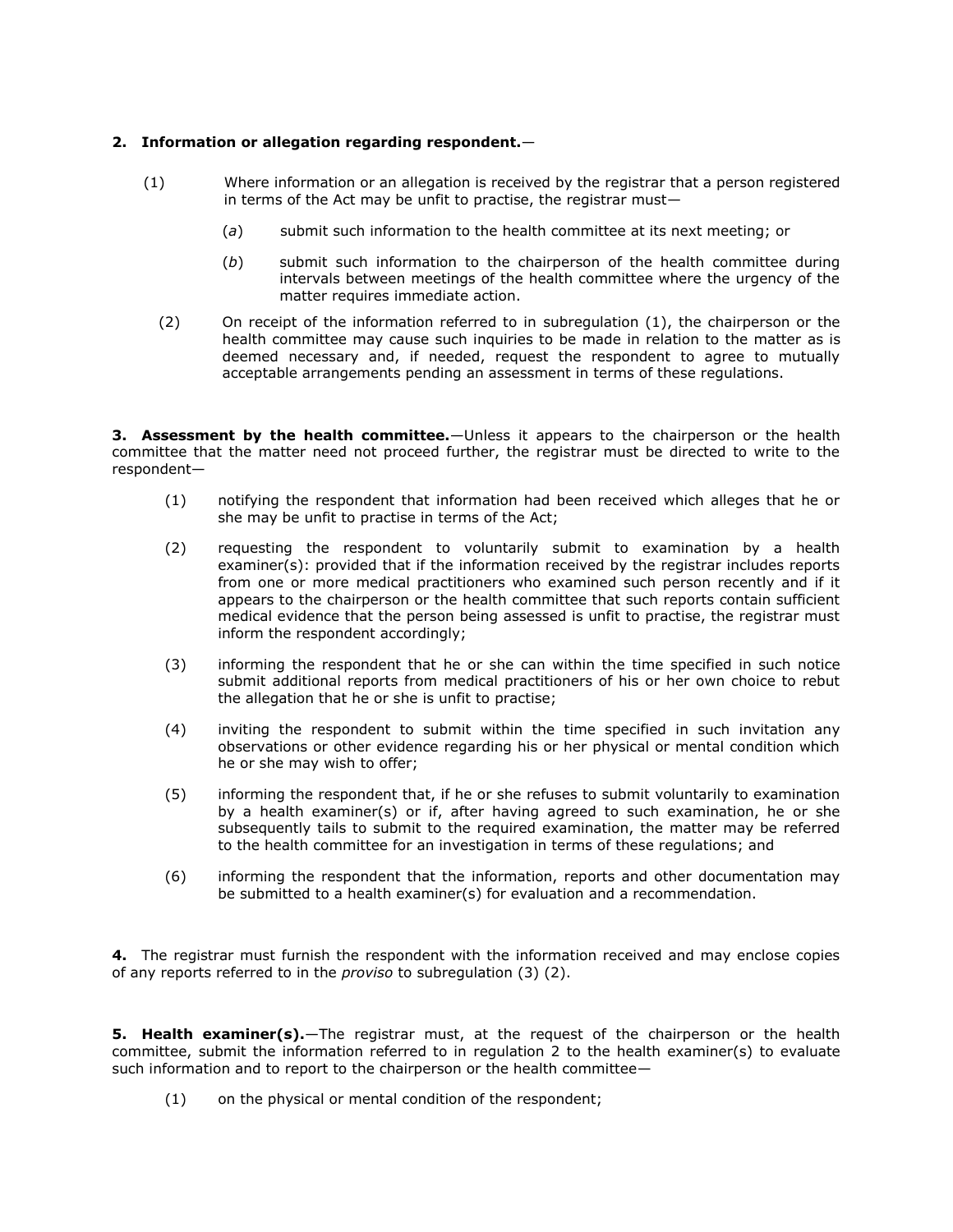- (2) whether in the opinion of the health examiner(s) the respondent—
	- (*a*) is fit to practise;
	- (*b*) is fit to practise on a limited basis or under direct personal supervision, or both;
	- (*c*) is unfit to practise; or
	- (*d*) suffers from a recurring or episodic physical or mental condition which, although in remission at the time of the examination, could in future render the respondent unfit to practise, or unfit to practise except on a limited basis or under direct personal supervision, or both; or
- (3) on his, her or their recommendation(s), if any, as to the management of the respondent.

**6.** The registrar must submit copies of the reports received from the health examiner(s), if applicable, and all the information referred to in [regulation 2,](http://www.mylexisnexis.co.za/nxt/gateway.dll/jilc/kilc/xjsg/zmsg/cnsg/6ok2a/trk2a/vrk2a#3am) to  $-$ 

- (1) the health committee at its next meeting; or
- (2) the chairperson during intervals between meetings of the health committee,

and the health committee or chairperson must recommend to council any appropriate action it, he or she deems necessary.

**7. Temporary suspension.**—The council, after receiving the recommendation contemplated in [regulation 6](http://www.mylexisnexis.co.za/nxt/gateway.dll/jilc/kilc/xjsg/zmsg/cnsg/6ok2a/trk2a/zrk2a#3b7) may, for a period not exceeding 90 days, temporarily suspend a respondent from practising on such terms or conditions as the council may deem fit, pending an assessment or investigation in terms of these regulations: provided that the respondent is entitled to request the council to suspend the suspension subject to such terms and conditions as the council may deem fit, upon proof to the satisfaction of the council that the suspension is not necessary.

**8. Findings by the health committee following an assessment.**—Notwithstanding [regulation 7,](http://www.mylexisnexis.co.za/nxt/gateway.dll/jilc/kilc/xjsg/zmsg/cnsg/6ok2a/trk2a/0rk2a#3ba) the council may, after receipt of the recommendation referred to in [regulation 6,](http://www.mylexisnexis.co.za/nxt/gateway.dll/jilc/kilc/xjsg/zmsg/cnsg/6ok2a/trk2a/zrk2a#3b7) make a finding on the matter and determine the further requirements for management of the respondent and direct the registrar to inform the respondent of such finding and the reasons therefore in writing, and if the finding is that the respondent is unfit to practise or fit to practise on a limited basis or under direct personal supervision or both, the registrar must request the respondent to undertake within a specified period and in writing, that he or she is prepared to voluntarily comply with the findings and rulings of the council on the management of his or her case, including any limitations on his or her ability to practise which may be imposed and to nominate a therapist, if applicable.

**9.** If a respondent, who is declared unfit to practise, undertakes to comply with the requirements as to the management of his or her case, including any imposed limitations on his or her ability to practise, then the council may postpone further action: provided that imposed limitations and conditions are complied with and management reports, if applicable, are submitted by the therapist nominated by the respondent and approved by the council as required.

**10.** If the respondent refuses or fails to submit to the required examinations referred to in [subregulation 3](http://www.mylexisnexis.co.za/nxt/gateway.dll/jilc/kilc/xjsg/zmsg/cnsg/6ok2a/trk2a/wrk2a#3at) (2), or does not by the specified return date (or such further period as the registrar may allow), undertake to accept the resolutions as to the management of his or her case, including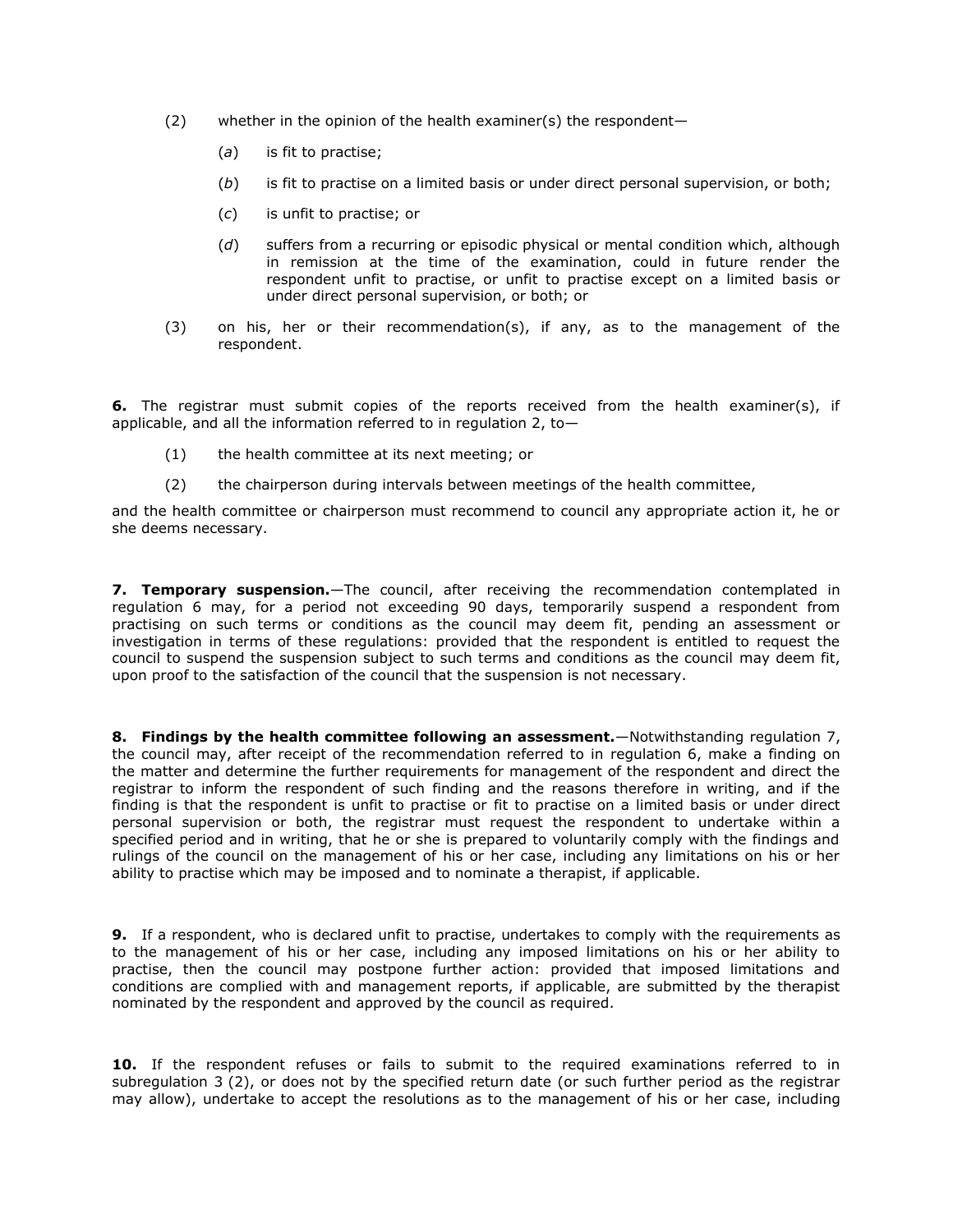any limitations on his or her right to practise, the council may direct the registrar to arrange for an investigation in terms of [Chapter II](http://www.mylexisnexis.co.za/nxt/gateway.dll/jilc/kilc/xjsg/zmsg/cnsg/6ok2a/trk2a#3a6) of these regulations.

**11.** If it appears to the council from the reports of the health examiner(s) or any medical practitioners referred to in [subregulation 3](http://www.mylexisnexis.co.za/nxt/gateway.dll/jilc/kilc/xjsg/zmsg/cnsg/6ok2a/trk2a/wrk2a#3au) (3), or from any other information which the chairperson or the health committee has received, that the condition of the respondent is such that he or she is not able to give an undertaking as contemplated in [regulation 8](http://www.mylexisnexis.co.za/nxt/gateway.dll/jilc/kilc/xjsg/zmsg/cnsg/6ok2a/trk2a/1rk2a#3bb) or [9,](http://www.mylexisnexis.co.za/nxt/gateway.dll/jilc/kilc/xjsg/zmsg/cnsg/6ok2a/trk2a/2rk2a#3bc) or that he or she could not be relied upon to comply with such an undertaking, the council must—

- (1) direct the registrar to arrange for an investigation; or
- (2) suspend the respondent from practising pending an investigation in terms of [Chapter II](http://www.mylexisnexis.co.za/nxt/gateway.dll/jilc/kilc/xjsg/zmsg/cnsg/6ok2a/trk2a#3a6) of these regulations: provided that the respondent must be entitled to request the council to suspend the suspension subject to such terms and conditions as the council may deem fit, upon proof to the satisfaction of the council that the suspension is not necessary.

**12.** The council may amend or withdraw the requirements for management referred to in [regulation](http://www.mylexisnexis.co.za/nxt/gateway.dll/jilc/kilc/xjsg/zmsg/cnsg/6ok2a/trk2a/0rk2a#3ba)  [7](http://www.mylexisnexis.co.za/nxt/gateway.dll/jilc/kilc/xjsg/zmsg/cnsg/6ok2a/trk2a/0rk2a#3ba) or [8](http://www.mylexisnexis.co.za/nxt/gateway.dll/jilc/kilc/xjsg/zmsg/cnsg/6ok2a/trk2a/1rk2a#3bb) if, as a result of a report from a therapist, supervisor or any other information, it appears to the health committee that such requirements should be amended or should cease to apply.

**13.** The chairperson or the health committee, as the case may be, must report to council with regard to any recommendations made in terms of Chapter 1.

14. Review of temporary suspension by the council.—The council, if approached by the respondent in terms of the provisions to [regulation 7](http://www.mylexisnexis.co.za/nxt/gateway.dll/jilc/kilc/xjsg/zmsg/cnsg/6ok2a/trk2a/0rk2a#3ba) or 11 [\(2\),](http://www.mylexisnexis.co.za/nxt/gateway.dll/jilc/kilc/xjsg/zmsg/cnsg/6ok2a/trk2a/4rk2a#3bg) may—

- (1) terminate the suspension in whole or in part upon proof to the satisfaction of the council that the suspension is not necessary; or
- (2) uphold the suspension; or
- (3) amend or withdraw the conditions or terms of the suspension.

## **CHAPTER II**

**15. Investigation by the health committee.**—As soon as practicable after a case has been referred for investigation in terms of Chapter 1 of these regulations, the registrar must serve on the respondent a notice, which must—

- (1) indicate the physical or mental condition by reason of which it is alleged that he or she is unfit to practise;
- (2) inform him or her that the matter is being referred to the health committee for investigation in terms of these regulations;
- (3) state the date, time and place of the investigation;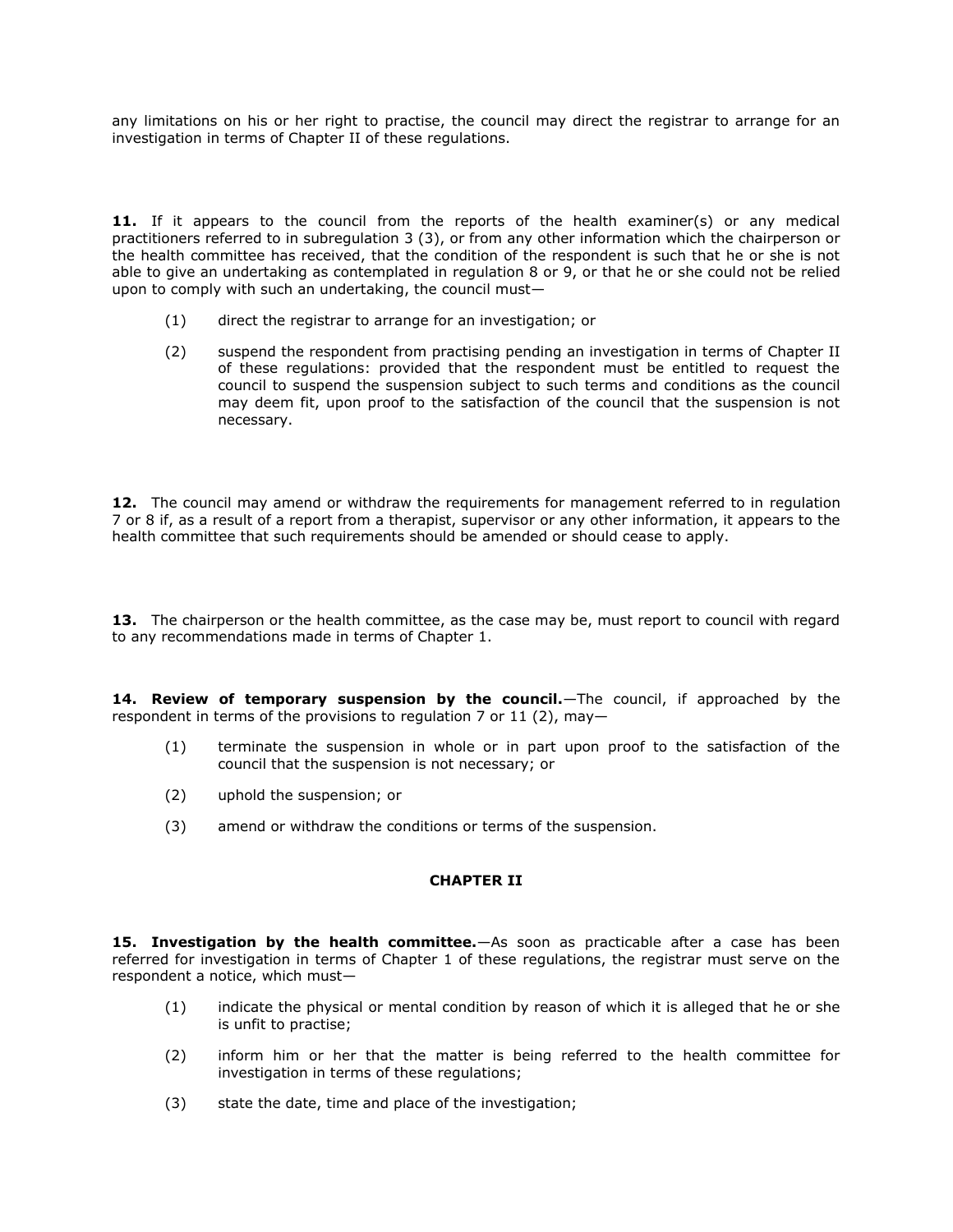- (4) call on the respondent to attend the investigation;
- (5) inform the respondent that he or she may be represented by a legal representative, medical adviser or both, and be accompanied by a family member or friend; and
- (6) inform the respondent that if he or she is not present, the investigation may be continued and concluded in his or her absence.

**16.** The chairperson may direct the registrar to appoint one or more assessors to the health committee to advise the committee on any relevant clinical matter.

17. Before commencement of the investigation by the committee, the registrar must furnish each member of the health committee and the respondent with copies of the notice of investigation, and all documents referred to in [regulations 2](http://www.mylexisnexis.co.za/nxt/gateway.dll/jilc/kilc/xjsg/zmsg/cnsg/6ok2a/trk2a/vrk2a#3am) and [6,](http://www.mylexisnexis.co.za/nxt/gateway.dll/jilc/kilc/xjsg/zmsg/cnsg/6ok2a/trk2a/zrk2a#3b7) and all medical reports received and any observations or other documents submitted by or on behalf of the respondent.

**18.** Where the respondent is neither present nor represented, the health committee may-

- (1) proceed with the investigation if the health committee is satisfied that the notice contemplated in [regulation 15](http://www.mylexisnexis.co.za/nxt/gateway.dll/jilc/kilc/xjsg/zmsg/cnsg/6ok2a/trk2a/8rk2a#3bn) of investigation has come to the notice of the respondent, his or her representative, medical advisor or a close relative;
- (2) only consider the reports, written statements and other documents circulated to members in accordance with [regulation 17;](http://www.mylexisnexis.co.za/nxt/gateway.dll/jilc/kilc/xjsg/zmsg/cnsg/6ok2a/trk2a/ask2a#3bv) or
- (3) question any person who is present or has submitted a report.

**19.** The health committee in coming to a finding is entitled to regard a current physical or mental condition, or a continuing and episodic condition, or a condition which, although currency in remission, may be expected to recur.

### **20. Findings by the health committee following an investigation.**—The health committee—

- (1) may postpone the investigation to such later date or such later meeting of the committee as it may determine;
- (2) may adjourn an investigation in order to refer the respondent for examination(s) or to obtain further medical reports or other information as to his or her physical or mental condition or with regard to his or her ability to practise in terms of the Act;
- (3) must, if the respondent was not present, direct the registrar, as soon as practicable, to notify the respondent that the investigation has been postponed and must inform the respondent of the date, time and place for the continuation of the investigation and may specify the conditions of such postponement;
- (4) may postpone the making of a finding;
- (5) may make a finding on whether—
	- (*a*) the respondent is fit to practise;
	- (*b*) the respondent is not fit to practise except on terms or conditions as may be determined by the health committee;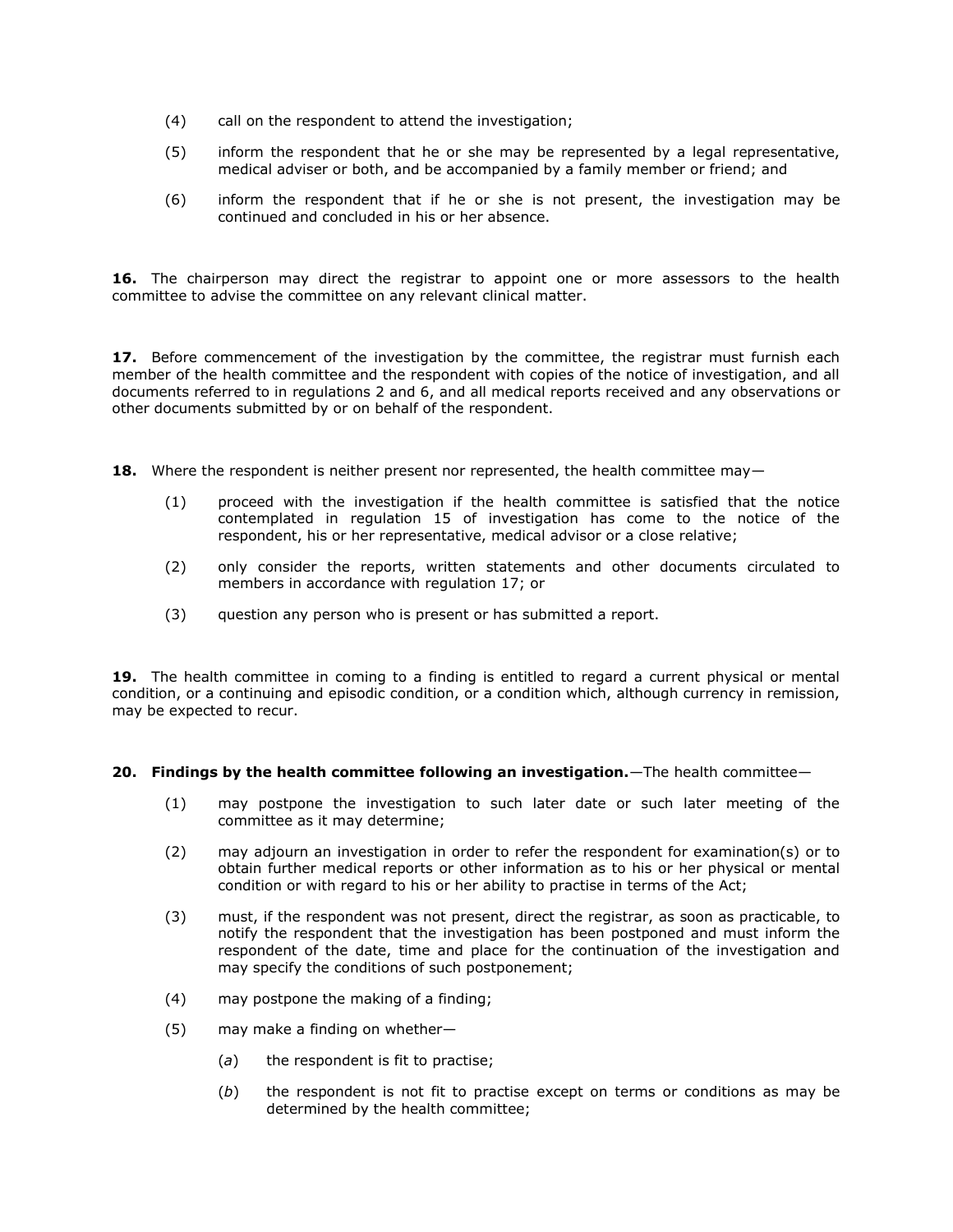- (*c*) the respondent is unfit to practise; or
- (*d*) the respondent suffers from a recurring or episodic physical or mental condition which, although in remission at the time of the examination, may be expected in future to render him or her unfit to practise or fit to practise subject to such terms or conditions as may be determined by the health committee; or
- (6) may recommend to the council that—
	- (*a*) the respondent be suspended from practising; or
	- (*b*) the period of suspension be suspended in whole or in part, and the conditions of such suspension.

**21.** The registrar must advise the respondent in writing of the decision of the health committee and of the respondent's right to appeal against the finding.

# **CHAPTER III**

- **22. Monitoring and review.**—If conditions or limitations to practise are imposed on a respondent—
	- (1) the supervisor or therapist must submit regular reports to the health committee to determine whether there is compliance with the stated conditions or limitations;
	- (2) such conditions or limitations must be reviewed by the health committee at least every 12 months.

**23.** A responden**t** may in writing request a review by the health committee of the conditions under which he or she may practise: provided that such a review is both recommended and supported by his or her supervisor or therapist, where applicable.

**24.** The health committee may—

- (1) amend the existing conditions of suspension or revoke such order, if the health committee deems it fit; or
- (2) amend the existing limitations imposed or the conditions of suspension; or
- (3) amend the existing conditions for the management of the respondent.

**25.** The respondent has a right of appeal against the decision of the health committee or the council, which appeal must be processed in accordance with the provisions of Chapter XIII of the Regulations Relating to the Registration of Persons and the Maintenance of Registers: provided that if the rights of the respondent will be detrimentally affected, he or she must be offered an opportunity of stating his or her case to the council.